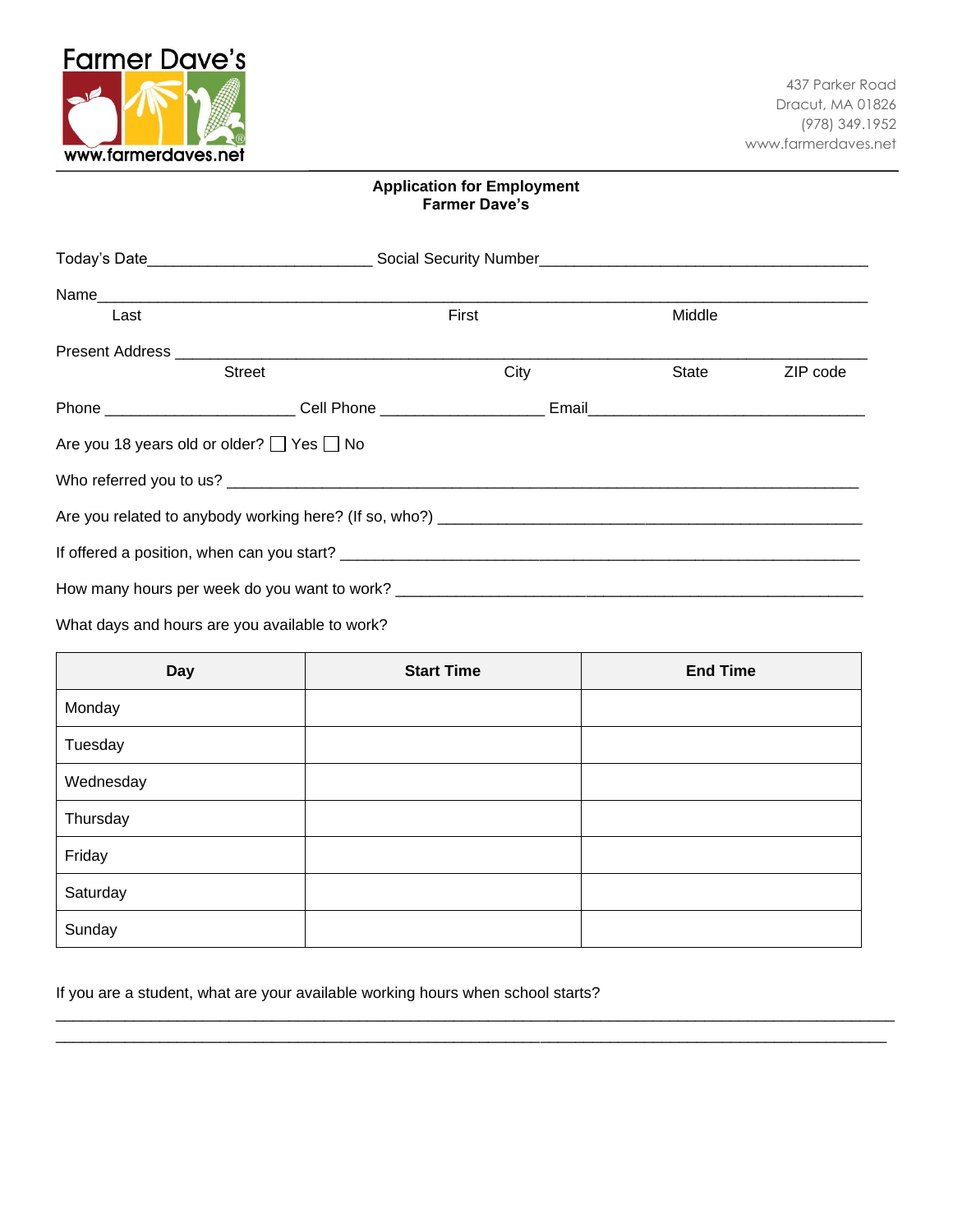

| Is there anything going on in your life, currently or coming up, that would interfere with your ability to be at work at the |  |
|------------------------------------------------------------------------------------------------------------------------------|--|
| times stated in the above schedule? Yes $\Box$ No $\Box$                                                                     |  |

 $\Box$ 

\_\_\_\_\_\_\_\_\_\_\_\_\_\_\_\_\_\_\_\_\_\_\_\_\_\_\_\_\_\_\_\_\_\_\_\_\_\_\_\_\_\_\_\_\_\_\_\_\_\_\_\_\_\_\_\_\_\_\_\_\_\_\_\_\_\_\_\_\_\_\_\_\_\_\_\_\_\_\_\_\_\_\_\_\_\_\_\_\_\_\_\_\_\_\_\_\_

If yes, please describe fully:

Are you currently working? Yes No If so, where? \_\_\_\_\_\_\_\_\_\_\_\_\_\_\_\_\_\_\_\_\_\_\_\_\_\_\_\_\_\_\_\_\_\_\_\_\_\_\_\_\_\_\_\_\_\_\_\_\_\_\_

| <b>Education</b>                  | <b>Name and Location of School</b> | Number of years<br>completed | Did you<br>graduate? | <b>Subjects studied</b> |
|-----------------------------------|------------------------------------|------------------------------|----------------------|-------------------------|
| <b>Grammar School</b>             |                                    |                              |                      |                         |
| High School                       |                                    |                              |                      |                         |
| College                           |                                    |                              |                      |                         |
| <b>Other Training</b><br>Programs |                                    |                              |                      |                         |

\_\_\_\_\_\_\_\_\_\_\_\_\_\_\_\_\_\_\_\_\_\_\_\_\_\_\_\_\_\_\_\_\_\_\_\_\_\_\_\_\_\_\_\_\_\_\_\_\_\_\_\_\_\_\_\_\_\_\_\_\_\_\_\_\_\_\_\_\_\_\_\_\_\_\_\_\_\_\_\_\_\_\_\_\_\_\_\_\_\_\_\_\_\_\_\_\_ \_\_\_\_\_\_\_\_\_\_\_\_\_\_\_\_\_\_\_\_\_\_\_\_\_\_\_\_\_\_\_\_\_\_\_\_\_\_\_\_\_\_\_\_\_\_\_\_\_\_\_\_\_\_\_\_\_\_\_\_\_\_\_\_\_\_\_\_\_\_\_\_\_\_\_\_\_\_\_\_\_\_\_\_\_\_\_\_\_\_\_\_\_\_\_\_\_ \_\_\_\_\_\_\_\_\_\_\_\_\_\_\_\_\_\_\_\_\_\_\_\_\_\_\_\_\_\_\_\_\_\_\_\_\_\_\_\_\_\_\_\_\_\_\_\_\_\_\_\_\_\_\_\_\_\_\_\_\_\_\_\_\_\_\_\_\_\_\_\_\_\_\_\_\_\_\_\_\_\_\_\_\_\_\_\_\_\_\_\_\_\_\_\_\_

 $\Box$  $\Box$ \_\_\_\_\_\_\_\_\_\_\_\_\_\_\_\_\_\_\_\_\_\_\_\_\_\_\_\_\_\_\_\_\_\_\_\_\_\_\_\_\_\_\_\_\_\_\_\_\_\_\_\_\_\_\_\_\_\_\_\_\_\_\_\_\_\_\_\_\_\_\_\_\_\_\_\_\_\_\_\_\_\_\_\_\_\_\_\_\_\_\_\_\_\_\_\_\_

\_\_\_\_\_\_\_\_\_\_\_\_\_\_\_\_\_\_\_\_\_\_\_\_\_\_\_\_\_\_\_\_\_\_\_\_\_\_\_\_\_\_\_\_\_\_\_\_\_\_\_\_\_\_\_\_\_\_\_\_\_\_\_\_\_\_\_\_\_\_\_\_\_\_\_\_\_\_\_\_\_\_\_\_\_\_\_\_\_\_\_\_\_\_\_\_\_  $\Box$ \_\_\_\_\_\_\_\_\_\_\_\_\_\_\_\_\_\_\_\_\_\_\_\_\_\_\_\_\_\_\_\_\_\_\_\_\_\_\_\_\_\_\_\_\_\_\_\_\_\_\_\_\_\_\_\_\_\_\_\_\_\_\_\_\_\_\_\_\_\_\_\_\_\_\_\_\_\_\_\_\_\_\_\_\_\_\_\_\_\_\_\_\_\_\_\_\_

\_\_\_\_\_\_\_\_\_\_\_\_\_\_\_\_\_\_\_\_\_\_\_\_\_\_\_\_\_\_\_\_\_\_\_\_\_\_\_\_\_\_\_\_\_\_\_\_\_\_\_\_\_\_\_\_\_\_\_\_\_\_\_\_\_\_\_\_\_\_\_\_\_\_\_\_\_\_\_\_\_\_\_\_\_\_\_\_\_\_\_\_\_\_\_\_\_ \_\_\_\_\_\_\_\_\_\_\_\_\_\_\_\_\_\_\_\_\_\_\_\_\_\_\_\_\_\_\_\_\_\_\_\_\_\_\_\_\_\_\_\_\_\_\_\_\_\_\_\_\_\_\_\_\_\_\_\_\_\_\_\_\_\_\_\_\_\_\_\_\_\_\_\_\_\_\_\_\_\_\_\_\_\_\_\_\_\_\_\_\_\_\_\_\_ \_\_\_\_\_\_\_\_\_\_\_\_\_\_\_\_\_\_\_\_\_\_\_\_\_\_\_\_\_\_\_\_\_\_\_\_\_\_\_\_\_\_\_\_\_\_\_\_\_\_\_\_\_\_\_\_\_\_\_\_\_\_\_\_\_\_\_\_\_\_\_\_\_\_\_\_\_\_\_\_\_\_\_\_\_\_\_\_\_\_\_\_\_\_\_\_\_

Subjects of special study or research work (or include a list of horticultural classes taken):

Other activities (you are not required to list activities that indicate a race, creed, color, national origin, or religious affiliation):

Volunteer work:

Have you ever been convicted of a felony? Yes  $\Box$  No  $\Box$  If yes, please explain: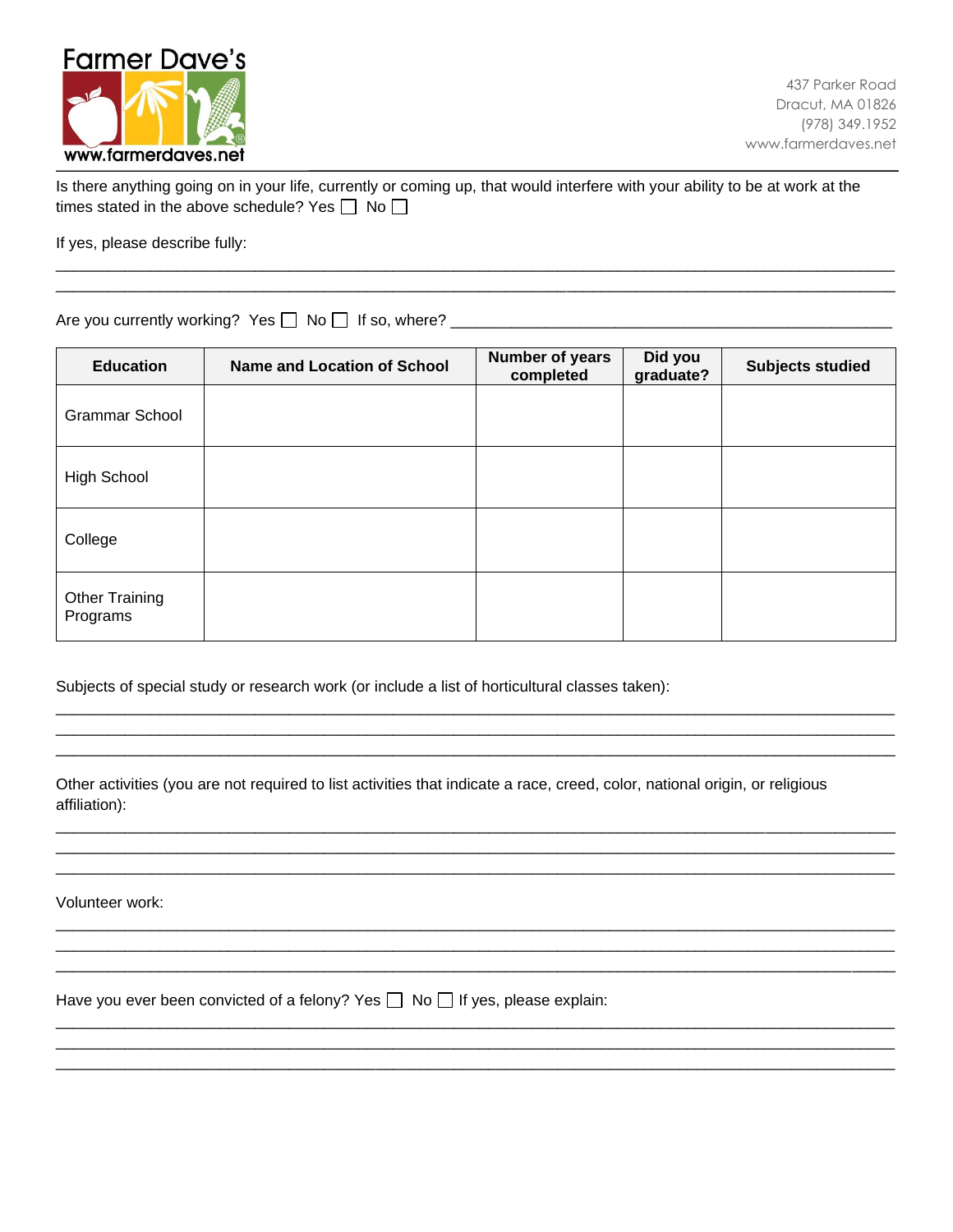

Work Experience and Former Employers – please fill out completely. Attach an additional sheet if needed.

| <b>Start Date</b> | <b>End Date</b> | <b>Name and Address of</b><br>Employer | <b>Salary</b> | <b>Position</b> | <b>Reason for leaving</b> |
|-------------------|-----------------|----------------------------------------|---------------|-----------------|---------------------------|
|                   |                 |                                        |               |                 |                           |
|                   |                 |                                        |               |                 |                           |
|                   |                 |                                        |               |                 |                           |
|                   |                 |                                        |               |                 |                           |
|                   |                 |                                        |               |                 |                           |
|                   |                 |                                        |               |                 |                           |
|                   |                 |                                        |               |                 |                           |
|                   |                 |                                        |               |                 |                           |
|                   |                 |                                        |               |                 |                           |
|                   |                 |                                        |               |                 |                           |
|                   |                 |                                        |               |                 |                           |
|                   |                 |                                        |               |                 |                           |

References – Please list at least three references that are not related to you:

| <b>Name</b> | <b>Phone Number</b> | Relationship | <b>Years Acquainted</b> |
|-------------|---------------------|--------------|-------------------------|
|             |                     |              |                         |
|             |                     |              |                         |
|             |                     |              |                         |

Do you have a valid driver's license? Yes  $\Box$  No  $\Box$  If so, what class:  $\Box$